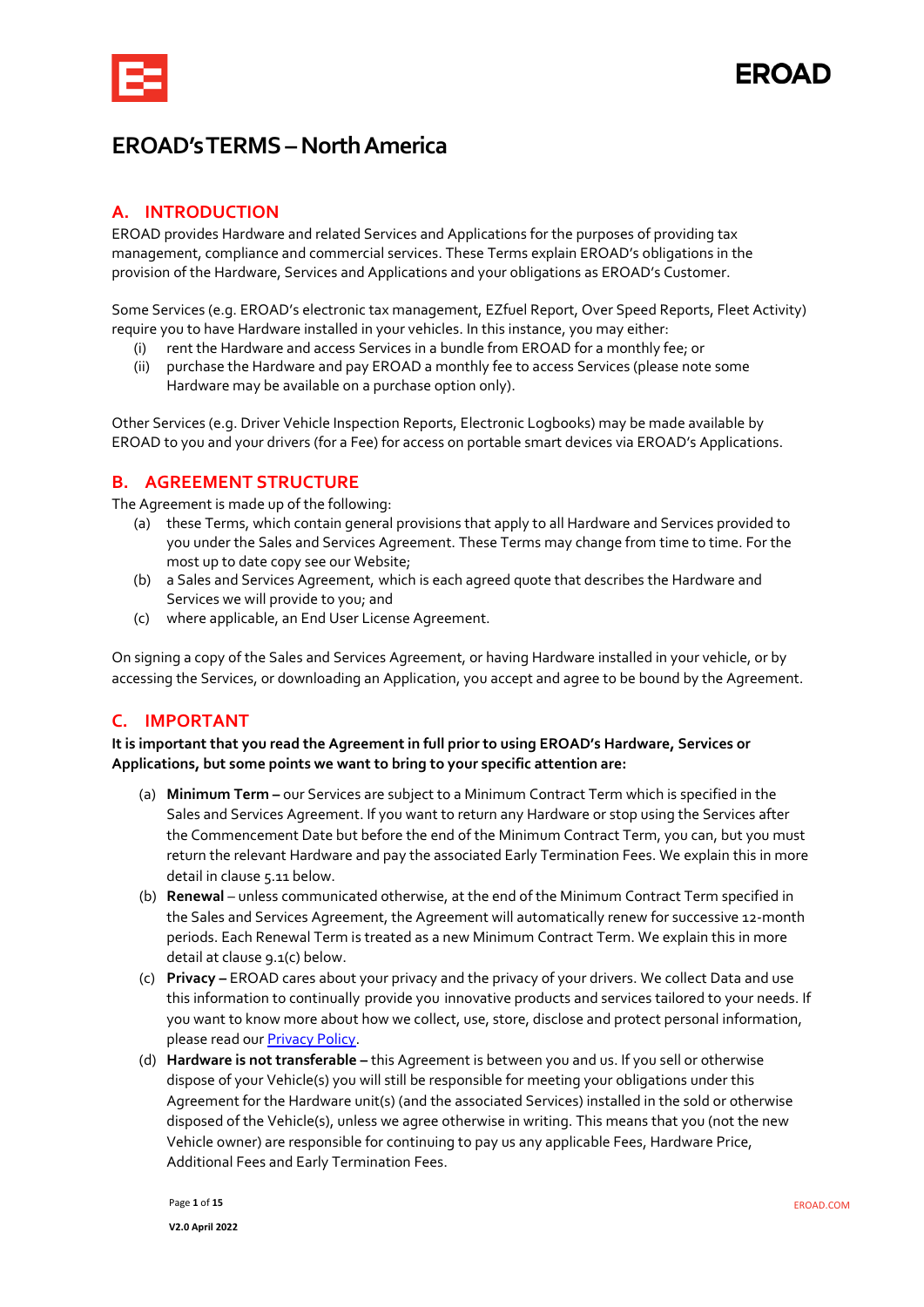

# **FROAD**

## **D. TERMS**

#### **1. DEFINITIONS AND INTERPRETATION**

#### **1.1 Definitions**. In these Terms:

**ACH** means automated clearing house electronic payment products.

**ACH Transfer** means the transfer of funds from one account to another via EROAD's third-party ACH gateway provider.

**Additional Fees** means the ancillary fees for the provision of Hardware and Services including, but not limited to, Hardware installation and deinstallation fees and travel costs, account activation fees, Reconnection Fees, shipping and handling fees, expedited shipping (if requested by Customer), dishonour fees and fees for any accessories necessary for the installation of Hardware.

**Affiliates** means any legal entity or other business organization anywhere in the world in which EROAD's main holding company, EROAD Limited, holds a twenty-five per cent or higher equity interest whether directly or indirectly, and whether the interest is shares, debentures or otherwise, voting or non-voting.

**Agreement** means these Terms, a Sales and Services Agreement and, where applicable, an End User License Agreement, as may be renewed or amended from time to time.

**Application** means any software program developed or made available by EROAD, or a Third Party Provider, for download by Customer or its drivers for use on a portable smart device.

**Authorized User** means any person (including any employee, agent or contractor of Customer):

- (a) given access to the Services by Customer; or
- (b) to whom Customer wishes to give access to Data; and
- (c) from about whom Data is collected for the purpose of these Terms.

**Bank Instrument** means a commitment in writing issued by a reputable bank to pay a particular sum of money to EROAD on behalf of Customer on demand by EROAD.

**Bond** means, where required by EROAD, an amount equal to the combined first six months' Fees.

**Charges** has the meaning given in claus[e 5.10.](#page-8-0)

**Commencement Date** means the earlier of the date that the:

- (a) Agreement is signed by Customer;
- (b) Hardware is installed in Customer's Vehicle; or
- (c) Services are first accessed by Customer or an Authorized User.

**CPI** means the consumer price index for all urban consumers annual inflation rate, or such amended or replacement index, as published quarterly by the Bureau of Labor Statistics.

**Customer/ you/ your** means the EROAD customer identified in the Sales and Services Agreement.

**Data** means all information:

(a) inputted into the Services by Customer or an Authorized User;

- (b) automatically generated or collected by:
	- (i) an Application or a Website used by the Customer, its drivers, Authorized Users or anyone else for whom the Customer is responsible; or
	- (ii) the Hardware which has been installed into Customer's Vehicle(s); or

(c) that the Customer supplies, or consents to a third party supplying, to EROAD;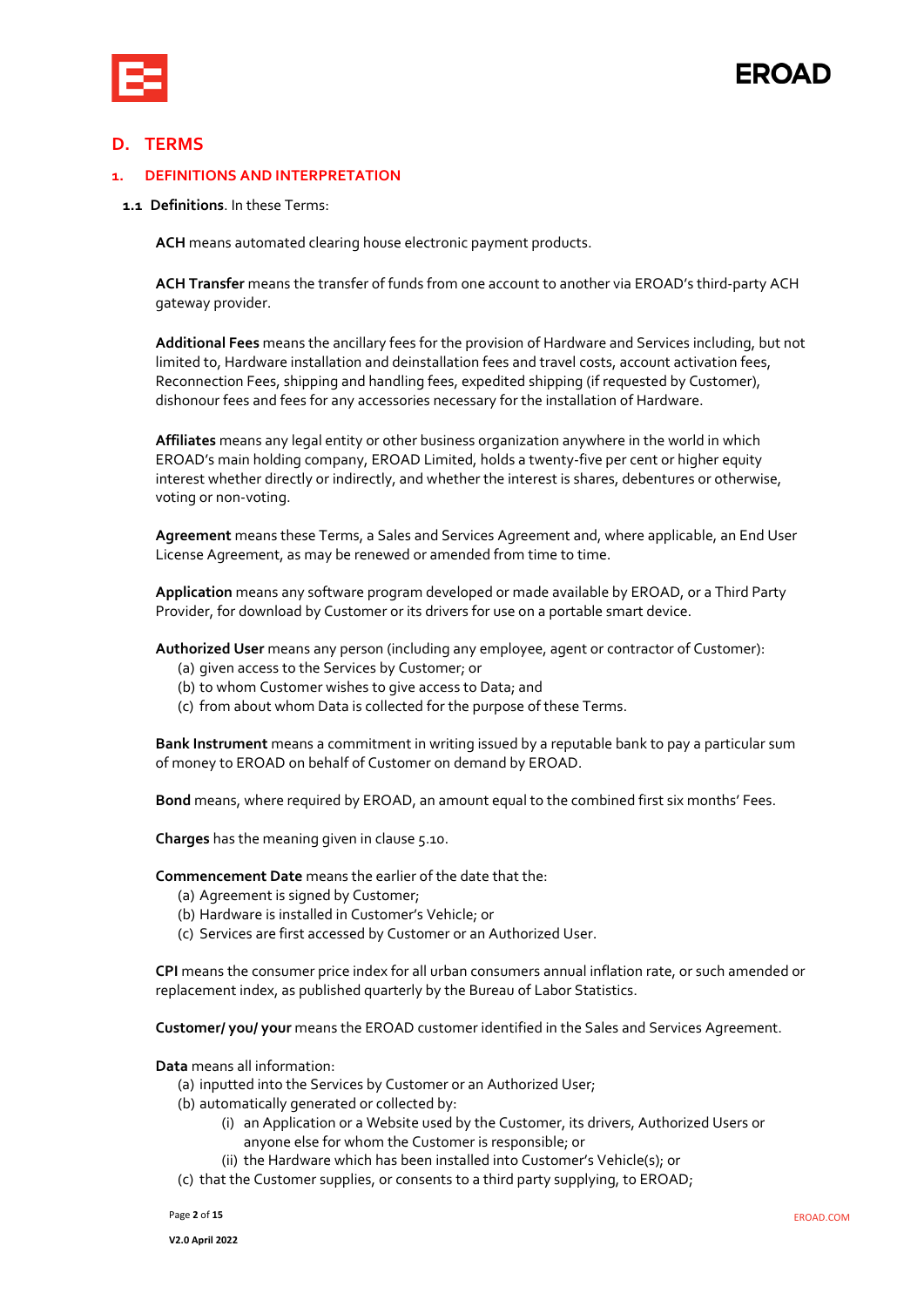

# **FROAD**

(d) and includes Personal Information.

**Early Termination Fee** has the meaning given in clause [5.12.](#page-9-0)

**End User License Agreement** means an agreement that applies where the Customer, or the Customer's employee, agent or contractor, or EROAD on behalf of Customer, downloads or uses Third Party Provider's Application, Website, Software or Services.

**EROAD/ we/ our/ us** means EROAD Inc, incorporated in the State of Oregon, USA.

**Fees** means:

- (a) where Customer is renting the Hardware, the bundled fees charged by EROAD to Customer for renting the Hardware and accessing the Services;
- (b) where Customer has purchased the Hardware by paying the Hardware Price, the fees charged by EROAD to Customer for accessing the Services; or
- (c) where the Customer is only accessing Services but not acquiring EROAD supplied Hardware (for example, where the Customer is accessing Services through hardware acquired from a third party), the fees charged by EROAD to access the Services,

and which are stated in the Sales and Services Agreement or in the invoices issued by EROAD or an authorized agent and include Additional Fees.

**Force Majeure Event** means an act of God, strike, lockout, war (declared or undeclared), blockade, act of a public enemy, disturbance, lightning, fire, earthquake, storm, flood, explosion, governmental restraint, riot, civil commotion, expropriation, prohibition, intervention or embargo, industrial conditions, electrical, telecommunications, or other utility or network failures, or other event which is not within the control of the affected party, but excludes:

- (a) any event which the party affected could have avoided or overcome by exercising a standard of reasonable care at a reasonable cost; or
- (b) a lack of funds for any reason.

**Guarantee** means a guarantee signed by a Customer's director or third party stating that the guarantor agrees to meet all of the Customer's financial obligations under this Agreement in the event the Customer breaches these Terms.

**Hardware** means each unit of hardware supplied by EROAD to Customer during the term of the Agreement for use with the Services, including hardware that is sold, rented or loaned to Customer or is installed in Customer's Vehicle(s), and includes hardware manufactured by a Third Party Provider.

**Hardware Price** means the price for the purchase of the Hardware.

**Highway Tax** means any highway, fuel or road user charge or similar tax, levy, fee or any other charge or toll collected by an Organization in relation to the commercial operation of vehicles on roads, for example IFTA, IRP or a Weight Mile Tax.

**Intellectual Property Rights** means rights to patents, trademarks, service marks, trade names, inventions, trade secrets, copyright, moral rights, design rights, look and feel, know-how and any other similar rights.

**Interest Rate** means the average yield of the 91-day US Treasury Bill Rate as measured over the 7 days prior to the first day of default.

**Minimum Contract Term** means the minimum number of months, either:

- (a) specified in the Sales and Services Agreement; or
- (b) as part of any Renewal Term,

during which Customer must either:

Page **3** of **15** EROAD.COM (c) continue to acquire each unit of Hardware and the associated Services, or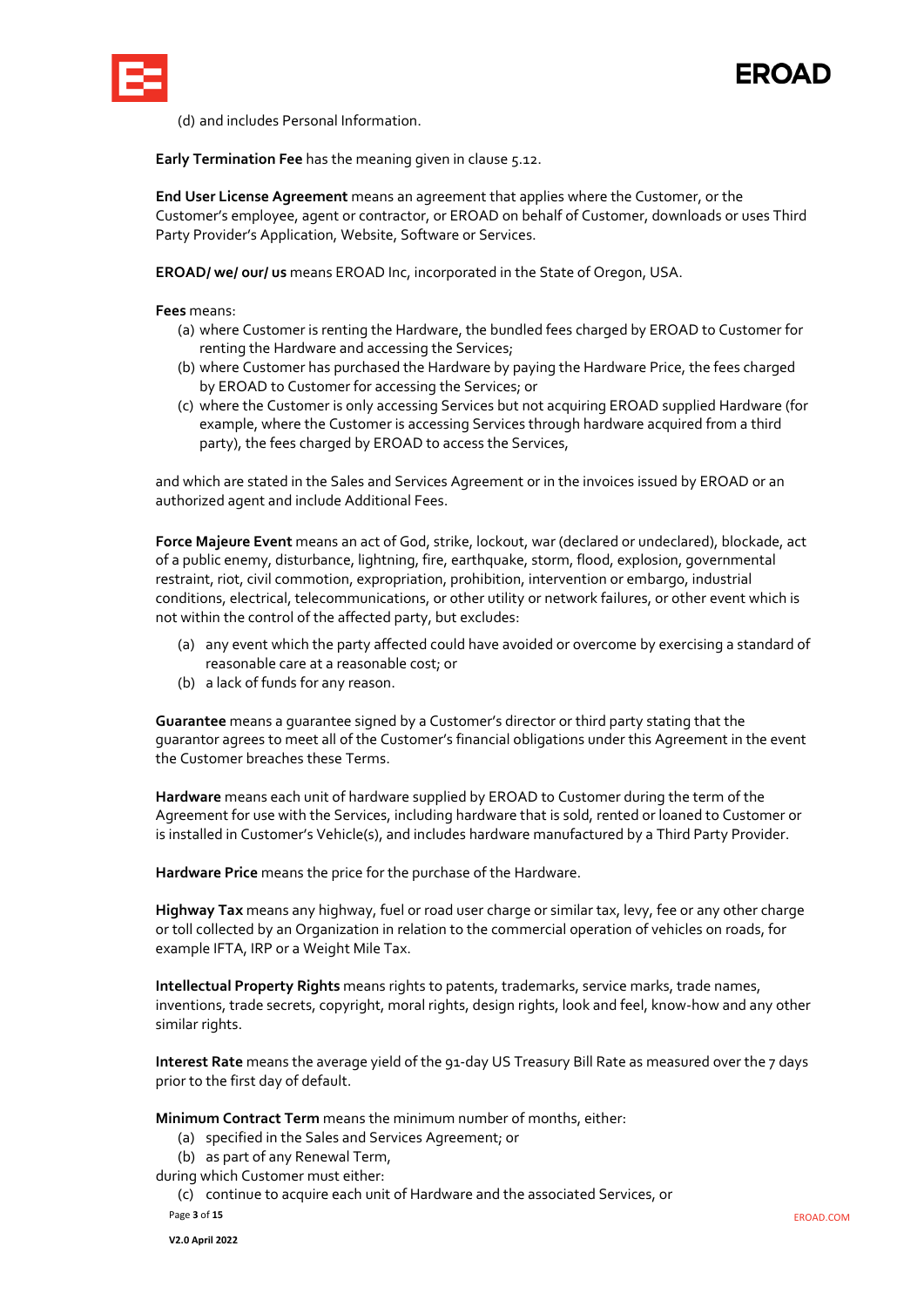

(d) continue to acquire stand-alone Services (if the Customer is purchasing or not acquiring Hardware).

Minimum Contract Term includes any Renewal Term.

**Organization** means a territorial, state or government entity, or a private entity, responsible for collecting, or enforcing the collection of highway, fuel, road user charges or similar taxes, levies, fees or any other charges or tolls.

Payment Service has the meaning given in claus[e 5.8](#page-8-1)[.](http://www.eroad.co.nz/nz/eroads-terms/#_bookmark4)

**Personal Information** means information or an opinion (including information or an opinion forming part of a database), whether true or not, and whether recorded in a material form or not, about an individual whose identity is apparent, or can reasonably be ascertained, from the information or opinion, which is received by you as a consequence of, or otherwise in connection with, this Agreement.

**Privacy Law** means all federal and state legislation, principles, industry codes and policies, as amended or replaced from time to time, which relate to the collection, use, disclosure, storage or granting of access rights to personal Information.

**Reconnection Fee** has the meaning given in clause [5.12.](#page-9-1)

**Renewal Term** has the meaning given in clause [9.1](#page-11-0)[\(c\).](#page-11-1)

**Sales and Services Agreement** means each quote signed by you, which describes the Hardware and Services we will provide to you, as well as the Minimum Contract Term, Price and Fees that apply to the Hardware and Services.

**Services** means the services provided by or purchased from EROAD and accessed by Customer via the Applications, Website or Hardware and includes services made available by a Third Party Provider.

**Software** means any software embedded in Applications, the web-based information management software made available on the Website, and software used in connection with, or embedded on, the Hardware.

**Terms** means these terms and conditions set out in clauses 1 to 12.

**Third Party Provider** means any third party that is a manufacturer, supplier or owner of the Intellectual Property rights in the Hardware, Software, Applications, Website or Services and that EROAD has a supply arrangement with.

**Vehicle** means a Customer vehicle, mobile machinery or equipment into which the Hardware is, or will be, installed.

**Website** means any website operated by EROAD or by a Third Party Provider.

#### **1.2 Interpretation:**

- (a) section, clause and other headings are for ease of reference only;
- (b) the word person includes a corporation;
- (c) words importing the singular include the plural and vice versa; and
- (d) if there is a conflict or inconsistency between the terms of a Sales and Services Agreement, these Terms and, where applicable, an End User Licence Agreement, then, to the extent of the conflict or inconsistency, the following order of precedence shall apply (in descending order of priority):
	- i. these Terms;
	- ii. an End User License Agreement; and

Page **4** of **15** EROAD.COM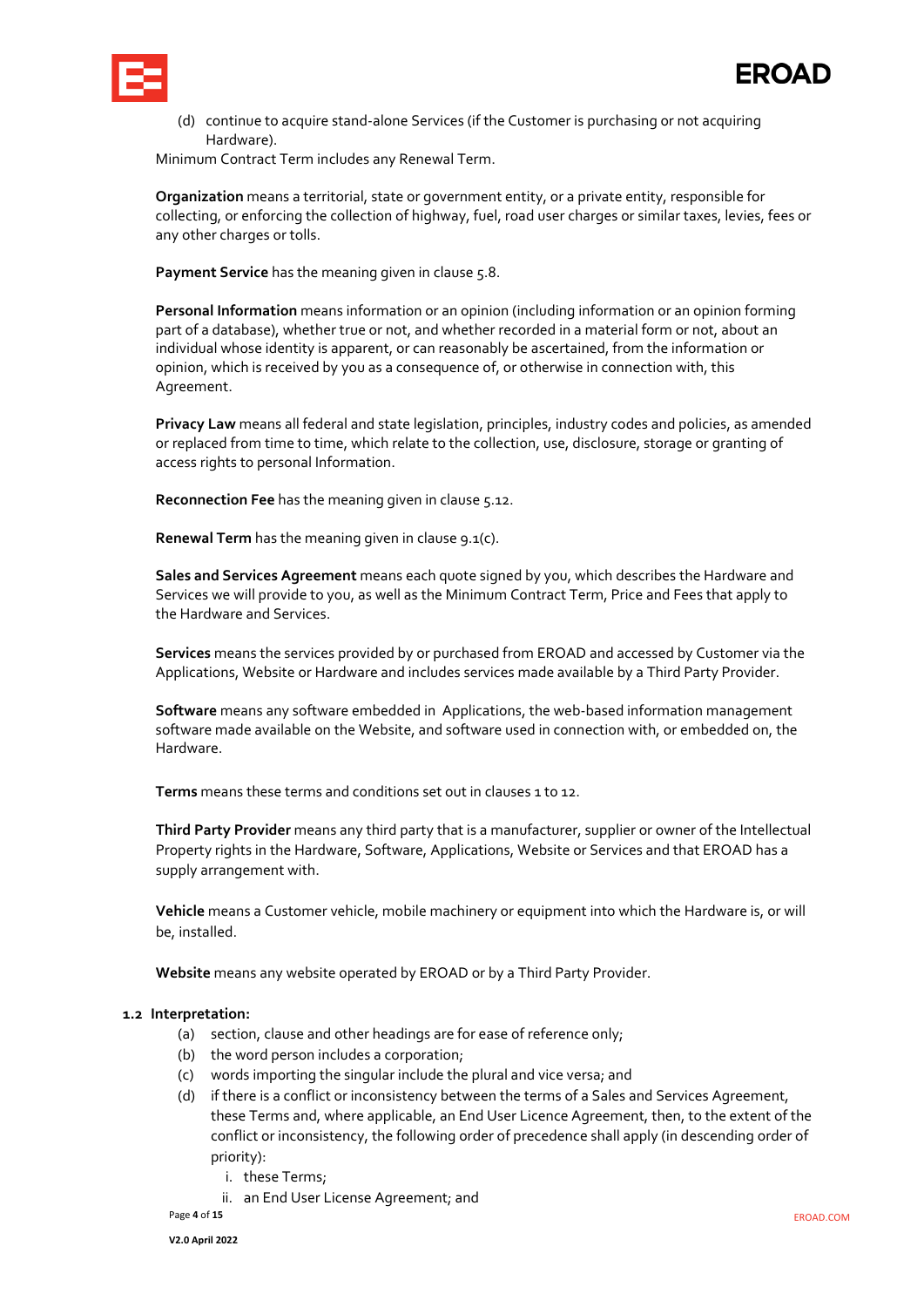



iii. a Sales and Services Agreement.

### **2. EROAD's RESPONSIBILITIES**

- **2.1 Hardware.** Subject to you meeting your obligations under the Agreement, when we provide Hardware to you, we provide warranties in accordance with clause [10.1.](#page-12-0)
- **2.2 Services.** Subject to clause [5.1,](#page-7-0) we will supply Services to you solely for your own internal business use during the Term. We also make the following commitments to you:
	- (a) We will provide Services to you with reasonable care and skill. However, while we intend to make the Services available 24 hours a day, 365 days a year, we cannot guarantee that the Services will be continuous, fault free or available at any particular location because:
		- i. the Services may be unavailable at times due to maintenance, repairs, upgrades or modifications to Services. Where such interruptions are scheduled, we will use reasonable efforts to provide advance notice on the Website and try and keep such unavailability to a minimum; and
		- ii. the Services depend on availability and proper performance of third party systems and networks, such as computer networks, mobile networks and the Internet, as outlined in clause [3.](#page-4-0)
	- (b) We will provide the Services in accordance with the warranties set out in clause [10.2.](#page-12-1)
- **2.3 Customer Support.** We provide a number of self-service customer support channels which are detailed on the Website. You agree to use these self-service customer support channels as a way of initially diagnosing and resolving concerns you have with EROAD's Hardware or Services. If you are unable to resolve your concerns via these channels, you can contact EROAD. EROAD or a third party engaged by us will provide a reasonable level of advice by remote means on how to remedy any problem with the Services and Hardware.
- **2.4 Changes to Hardware and Services.** EROAD reserves the right to make changes to the Hardware and/or Services without notice and without incurring any obligation to you, provided that any such change does not materially diminish the functionality of the Hardware and/or Services, as applicable.

#### <span id="page-4-0"></span>**3. NETWORK DEPENDENCIES**

- **3.1 GPS Networks.** The Hardware units receive signals from Global Positioning Satellites (**GPS Networks**) and use cellular telephone technology as the transmission mode for sending signals to EROAD. EROAD has contracted with one or more wireless carriers (**Wireless Carriers**) to provide data transmission services for the Hardware units over a cellular telephone network.
- **3.2 Signal Interruption.** You acknowledge that it is improbable that GPS Networks or Wireless Carriers will have 100% coverage or functionality in any area at all times due to many conditions, including:
	- (a) wireless transmission range and capacity limitations and cellular telephone network capacity limitations;
	- (b) atmospheric, terrain and geographic conditions;
	- (c) other natural or artificial environment conditions or events beyond EROAD control;
	- (d) government regulations or limitations;
	- (e) restrictions by the Wireless Carriers (for example, inter-carrier roaming agreements);
	- (f) usage concentrations, modifications, upgrades, relocation and repairs of transmission facilities for the cellular telephone network;
	- (g) absence of a clear line of sight between the Hardware and the GPS Networks;
	- (h) electrical storms, power failures, interruption or unavailability of telephone service, cellular and radio frequency; and
	- (i) strikes, riots, floods, fires or acts of God,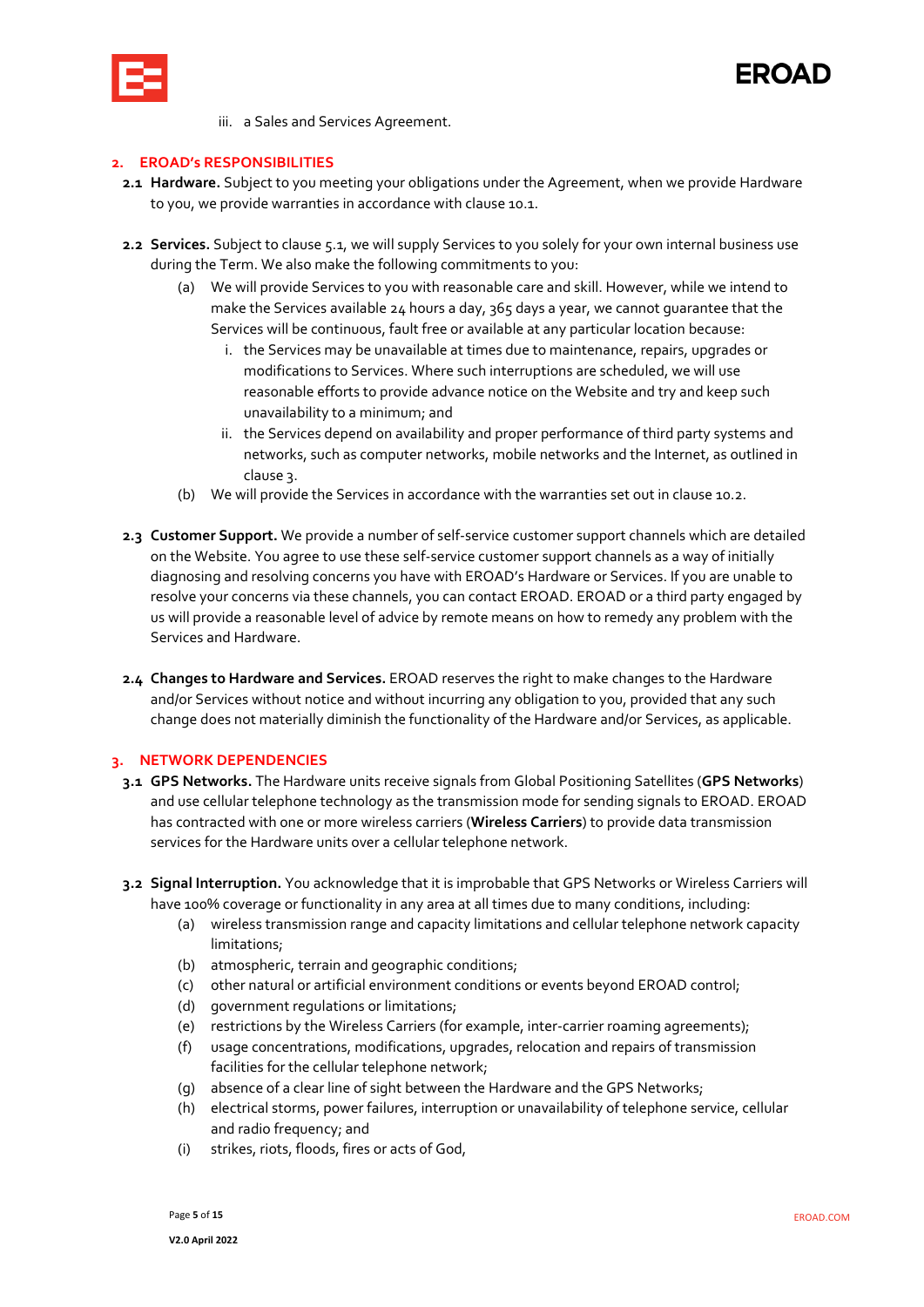

## **EROAD**

and EROAD will not be liable to you, to the extent permitted by law, for loss of functionality of the Services caused by the signals to and from any hardware unit being temporarily refused, interrupted, curtailed, limited or discounted for reasons beyond EROAD's control (including the reasons in paragraphs (a) to (i) above). EROAD will only be liable for loss of functionality of the Services caused by, or within the control of EROAD, its officers, employees, agents or subcontractors.

- **3.3 No Failsafe Performance.** You acknowledge and agree that the Hardware and Services may not be fault tolerant and are not designed, manufactured or intended for use or resale as, or in, online control equipment in hazardous environments and/or requiring failsafe performance, such as in the operation of nuclear facilities, aircraft navigation or communication systems, air traffic control, direct life support machines, or weapons systems, in which the failure thereof could lead directly to death, personal injury, or severe physical or environmental damage.
- **3.4 No Third-Party Relationships.** You acknowledge and agree that you are not a third party beneficiary of any agreement between EROAD and the Wireless Carrier (or, where applicable, an agreement between a Third Party Provider and the Wireless Carrier). You have no property right in any telephone number assigned to the Hardware and you understand and agree that any such number can be changed from time to time. EROAD will advise you of any such changes in writing prior to the change taking place.

#### **4. CUSTOMER's RESPONSIBILITIES**

- **4.1 Installation of Hardware.** You agree to be responsible for the proper installation of all Hardware according to our instructions and specifications. We may provide a referral for third-party Hardware installers on the Website or on your request. But we do not warrant, guarantee or assume liability for installation by these installers. You are responsible for ensuring the Hardware and accessories (including the speed sensor where applicable) are properly and safely installed in the Vehicle(s) including in compliance with applicable laws and ordinances and remain so for the term of the Agreement. Hardware installation may require necessary modifications (including drilling screw holes and rewiring) to your Vehicle(s). We will not be responsible for any such damage caused to any Vehicle and will not be required to restore any Vehicle to its pre-installation condition if the Hardware is removed.
- **4.2 Care of Hardware.** You agree to look after all Hardware and accessories and to pay for any repair or replacement if it is damaged while in your possession or control. However, you will not be liable for normal wear and tear or damage caused by us or anyone acting on our behalf. You are required to, without limitation:
	- (a) advise us as soon as you become aware of any Hardware or accessory (including speed sensor) malfunction;
	- (b) keep the Hardware installed in the Vehicle (where the Hardware was supplied for the purposes of an installation in a vehicle) and not transfer the possession of the Hardware without our prior written approval;
	- (c) on request, make the Hardware available to EROAD or a Third Party Provider for inspection, repair and replacement;
	- (d) not alter, repair or recalibrate the Hardware or accessories;
	- (e) protect Hardware from water, fire, vermin, insect infestation, theft and any other risks of loss or damage. You agree to insure the Hardware against theft, loss, damage or accidents to its full replacement value; and
	- (f) notify us immediately of any loss, theft or damage to Hardware.
- <span id="page-5-0"></span>**4.3 Proper Use.** You will:
	- (a) use the Hardware, Software, Services, Applications and Website for their intended purposes and in accordance with our directions;
	- (b) not tamper, modify, copy, adapt, disassemble, decompile, make derivative works from or reverse engineer the Hardware or Software;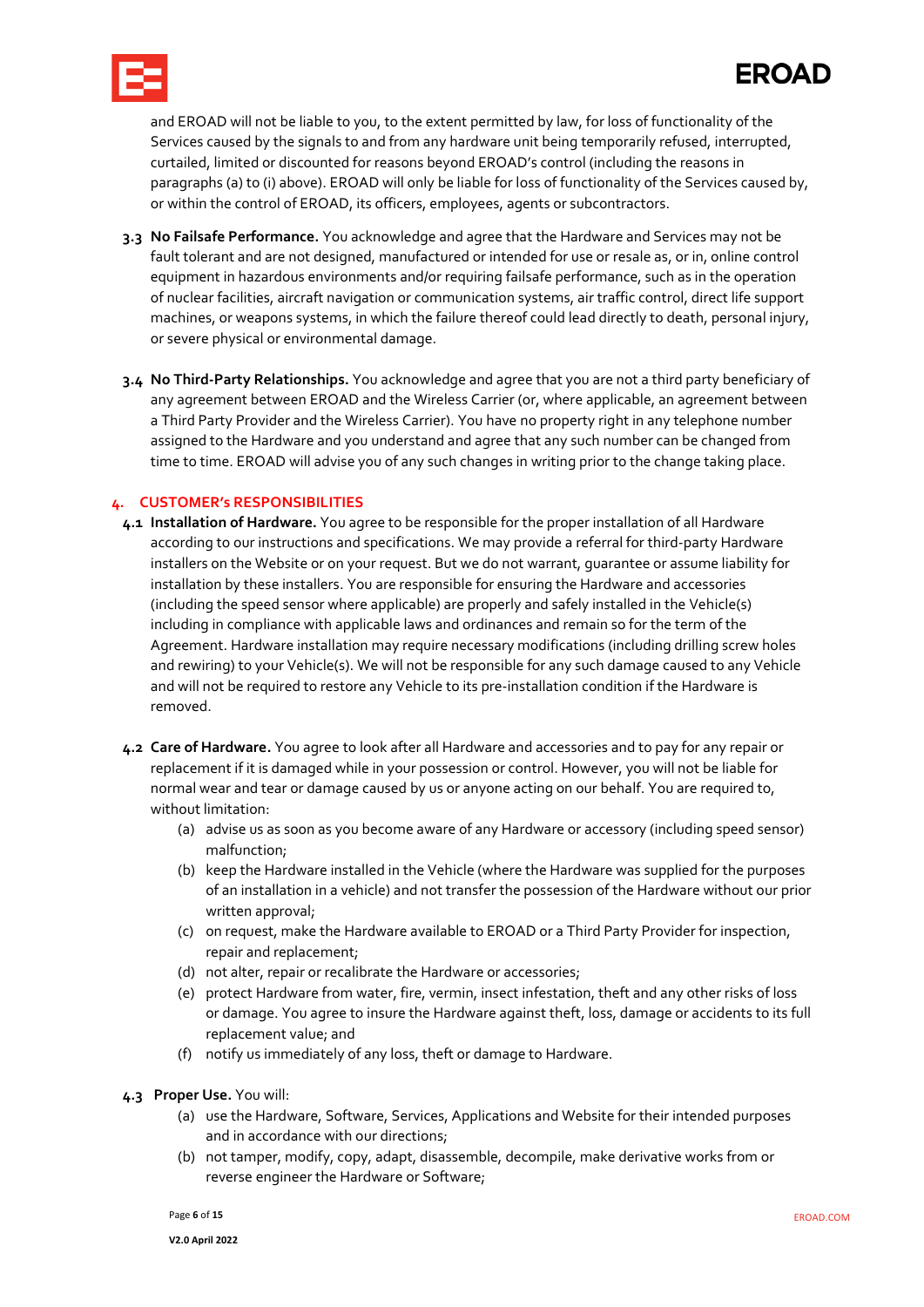



- (c) not use the Hardware, Software, Services, Applications or Website for any illegal or offensive act;
- (d) not undermine the security and integrity of EROAD's computer systems or networks or Services;
- (e) not use the Services in any way that may impair the functionality of the Services, Software, Applications or Website;
- (f) not attempt to gain unauthorized access to any materials other than those made available to you by EROAD or, where applicable, a Third Party Provider;
- (g) notify us of any improper or illegal use of the Software, Services, Hardware, Applications or Website;
- (h) comply with our directions regarding use of the Software, Services, Hardware or Website; and
- (i) be responsible for Authorized Users' use of the Hardware, Software, Application, Website and Services and ensure Authorized Users abide strictly with all applicable laws.
- **4.4 Security.** You will:
	- (a) keep secure and confidential all passwords used by you and your Authorized Users in connection with the Services;
	- (b) notify EROAD of any unauthorized use of your or your Authorized User's password, unauthorized possession of or access to the Hardware or Services or any other breach of security;
	- (c) not knowingly allow the Hardware, Services or Applications to be affected by any virus, worms or any destructive media;
	- (d) be solely responsible for anyone who accesses or uses the Hardware, Services and Applications, whether authorized by you or not;
	- (e) be responsible for granting proper authorization to Authorized Users; and
	- (f) be solely responsible for everything that Authorized Users do when using the Hardware, Software, Application, Website or Services.
- **4.5 Compliance.** You remain solely responsible for complying, and ensuring that all Authorized Users comply, with all applicable laws, rules, regulations and ordinances, including without limitation those relating to operation of the Vehicle and use of the Hardware and Services, and any privacy and disclosure laws. You acknowledge and agree that we are not in the business of providing professional advice (e.g. taxation, vehicle safety or fleet management advice) and you are therefore responsible for verifying any information given by us before relying on or making use of it.
- **4.6 Consents.** You are solely responsible for obtaining all necessary informed consents from Authorized Users and any other person who accesses or uses the Hardware and Services for EROAD's collection, storage, use and sharing of Data in accordance with these Terms and the Privacy Policy.
- <span id="page-6-0"></span>**4.7 Restrictions.** Customer represents and agrees that it does not intend to and will not use, disseminate or transfer in any way the Hardware in violation of any applicable law, rule or regulation of the United States, or any State of the United States or any foreign country of applicable jurisdiction. Without limiting the foregoing, Customer agrees that it will not export or re-export any part of the Hardware to any country, person, entity nor end user subject to US export restrictions. Customer specifically agrees not to export or re-export any part of any Hardware: (i) to any country to which the US has embargoed or restricted the export of goods or services or to any national of any such country, wherever located, who intends to transmit or transport the products back to such country; (ii) to any end user who Customer knows or has reason to know will utilize the Hardware or portion thereof in the design, development or production of nuclear, chemical or biological weapons; or (iii) to any end user who has been prohibited from participating in US export transactions by any federal agency of the US government.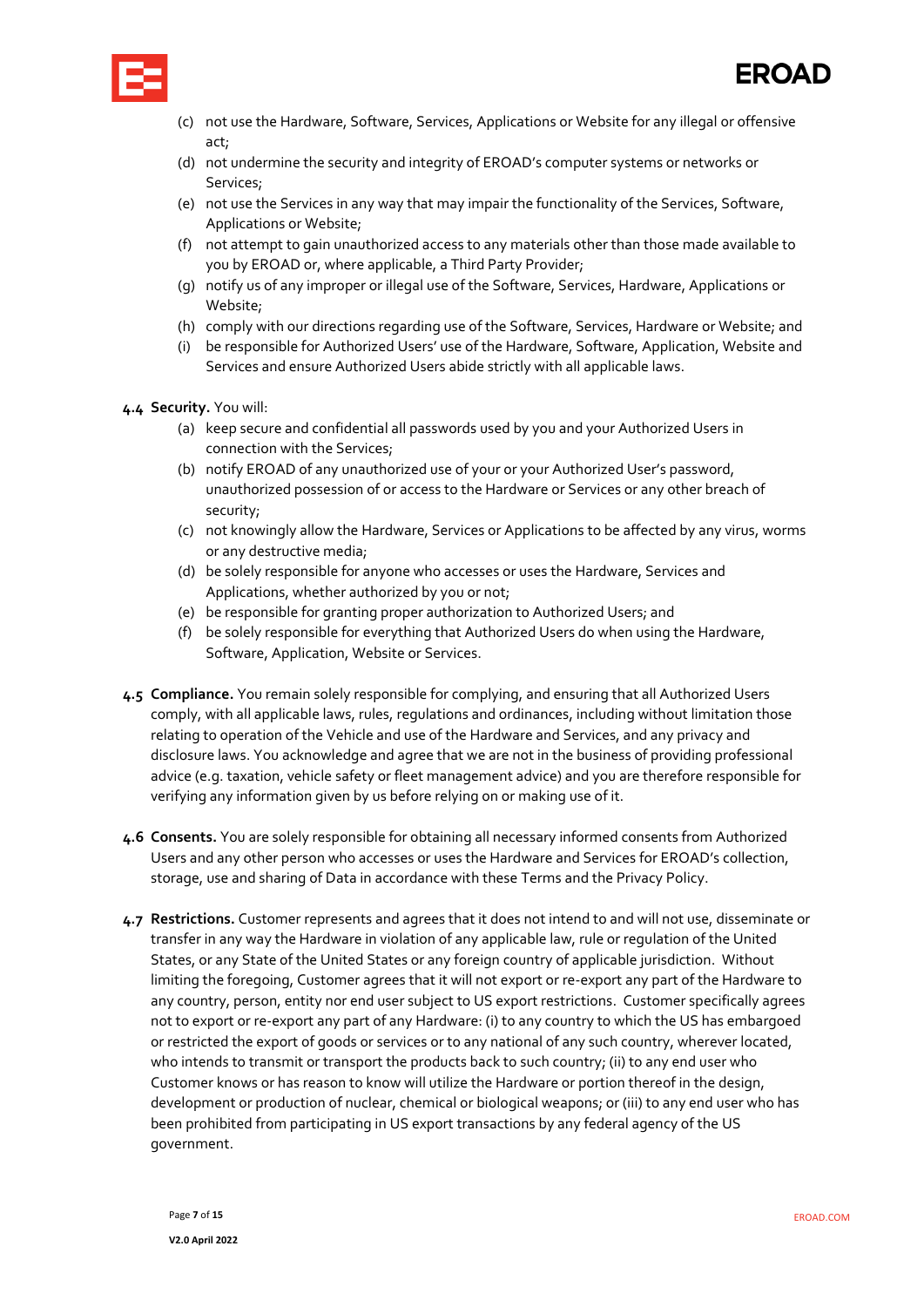

**4.8 End User Licence Agreements.** Where we activate, download, install, set up and/or configure a Third Party Provider's Application, Website, Software or Services onto Hardware provided to you pursuant to this Agreement, you authorize EROAD to accept the associated EULA on your behalf.

### **5. CHARGES, HARDWARE PRICE, FEES AND PAYMENT**

- <span id="page-7-0"></span>**5.1 Credit Approval.** We rely on you to be able to pay your invoices on time. In some cases, you may need to pay a Guarantee or a Bank Instrument as security for paying future charges or pay a Bond. We may also obtain, or require a third party to perform, credit checks. You authorize us to obtain or require a third party to perform credit checks at any time on you (including your directors and business partners). You warrant that you have authority of your directors and business partners to provide their details to us for the purposes of performing credit checks. You will supply complete and accurate information for the purposes of any credit check. We may refuse to provide Hardware or Services as the result of a negative credit history. If we refuse to supply Hardware or Services, we will refund the unused portion of any prepaid Fees.
- **5.2 Bond or Bank Instrument.** Where we require you to pay a Bond or provide a Bank Instrument, the Bond or Bank Instrument must be paid or provided (as applicable) to EROAD within 7 days of the request. Payment of the Bond or provision of the Bank Instrument does not discharge your obligation to pay the Hardware Price, if applicable, and Fees that are due. EROAD may draw down on the Bond or make a demand under the Bank Instrument at any stage for any breach of the Agreement, including where you fail or refuse to pay the Fees or you damage the Hardware. Failure to pay the Bond or provide the Bank Instrument when requested by EROAD is a material breach of the Agreement.
- **5.3 Hardware Price.** Where you purchase the Hardware from us, you will pay all our charges in relation to the Hardware Price. Hardware Price will be detailed in the Sales and Services Agreement. If any Hardware Price has not been detailed the charge will be at our standard retail recommended price for such Hardware, or at such rate as otherwise advised by us from time to time. Where you purchase the Hardware and any associated accessories you will also be required to pay the Fees to access the Services and Additional Fees, such as freight or accessory charges.
- **5.4 Our Fees.** You will pay all our Fees and Additional Fees in relation to renting the Hardware (if applicable) and accessing the Services (including, where applicable, the Payment Service). Fees will be detailed in the Sales and Services Agreement. If any Fees have not been detailed the charge will be at our standard price for such Hardware rental and Services access, or at such rate as otherwise advised by us from time to time. You will also pay Additional Fees as advised by us from time to time, for example travel costs in relation to installation or repair of Hardware and freight charges.
- **5.5 Reimbursement.** You will reimburse us for any costs incurred by us in providing support services where we determine that those support services do not form part of the Services, being in relation to any third-party product or Hardware and/or Services provided to you as part of a pilot.
- **5.6 Commencement of Invoicing and Minimum Contract Term.** We may begin invoicing you for Additional Fees (such as account activation and installation fees) on and from the Commencement Date.

The Minimum Contract Term and invoicing will commence for the Hardware and Services at the earlier of:

- (a) 30 days from the date that the first unit of Hardware is dispatched to you (to give you time to install the Hardware and start using the Services);
- (b) the date the first Hardware unit is installed in a Vehicle; or
- (c) the date Services are first made available to you.
- <span id="page-7-1"></span>**5.7 Invoicing and Payment.** Invoices will contain:

Page **8** of **15** EROAD.COM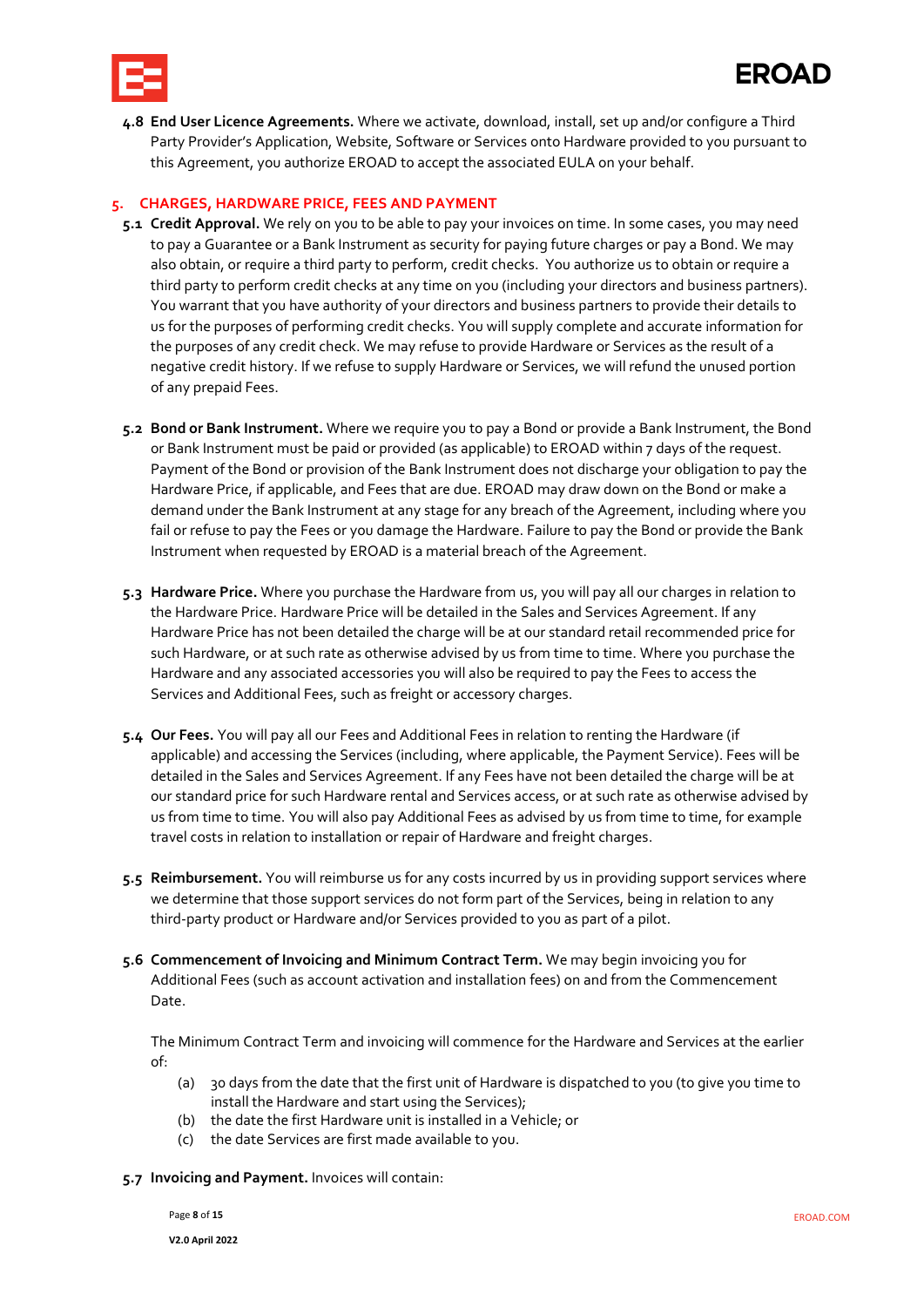



- (a) if you are purchasing the Hardware, the Hardware Price (on the first invoice) and the Fees for the use of the Services;
- (b) if you are renting the Hardware, the Fees for the use of the Hardware and Services;
- (c) if you are purchasing standalone Services, the Fees for the Services; and
- (d) any Additional Fees.

We will issue invoices either monthly in advance or in arrears for certain Hardware and Services invoiced on a usage-basis and overage charges. All invoices must be paid within 14 days of the invoice being issued. You must pay the invoice in the manner specified in the invoice or as otherwise outlined on the Website.

- **5.8 Your Highway Tax Obligations**. As an additional service and with our prior approval, you may choose to pay for your Highway Tax through us by using EROAD's payment gateway (the **Payment Service**). In this case, the cost of Highway Tax will be additional to the Fees, Hardware Price and Additional Fees. When providing the Payment Service, we are acting as a payment facilitator to you and not as an agent for the Organization. In addition, you authorize EROAD to obtain your Highway Tax data from the relevant Organization.
- <span id="page-8-2"></span><span id="page-8-1"></span>**5.9 Payment Service.** Subject to claus[e 5.7,](#page-8-2) where you choose to use the Payment Service you:
	- (a) authorize EROAD to withdraw from your designated account at the required times the appropriate amounts for the Highway Tax;
	- (b) will provide accurate ACH Transfer information to EROAD to allow us to process the transaction for the Highway Tax;
	- (c) will maintain active and accurate ACH authorizations with EROAD;
	- (d) must first transfer sufficient funds to meet your Highway Tax obligations from your designated account to our account via ACH Transfer. Once the cleared funds are in our account, we will instruct the Organization to withdraw the appropriate amount for payment of your Highway Tax obligation;
	- (e) will maintain sufficient funds in your designated account to cover your Highway Tax obligations; and
	- (f) will be responsible for, and pay, any penalties or interest to the Organization (or EROAD, if charged to EROAD in respect of Customer) related to any improper document filing, payment shortage, or late payment.
- <span id="page-8-0"></span>**5.10Disputed Charges.** If you wish to dispute in good faith any item or part of an item in a tax invoice issued by EROAD (**Charges**), you must notify us within 2 months of the date of the relevant invoice. Should you fail to notify us of the dispute within this period you will not be entitled to dispute the Charge or make any claims against us in relation to the disputed Charge. You may withhold payment of a disputed Charge if you:
	- (a) pay all undisputed Charges by the due date, or if no due date is specified, within 14 days of the invoice date; and
	- (b) co-operate with us to promptly resolve the disputed Charge.

If we agree there is a mistake, we will adjust your next invoice or, if appropriate, provide a refund. If we find, acting reasonably and in good faith, there is no mistake we will provide you with the reason for our decision in writing and, if the due date for payment has already passed, you must pay the amount outstanding within 7 days of us issuing the decision.

#### <span id="page-8-3"></span>**5.11 Late Payment**. All Charges which are:

- (a) not subject to a genuine dispute but remain unpaid 14 days after the due date for payment; or
- (b) disputed under claus[e 5.10,](#page-8-0) but which we have determined do not contain an error, that remains unpaid 7 days after the date of our notice to you under claus[e 5.10,](#page-8-0)

are subject to interest charged on a monthly basis from the due date for payment until the date on which you make payment in full to us at the Interest Rate plus 3% per annum or the maximum rate permitted by law if less. In addition to such interest, we may appoint an agent to collect any overdue Charges. You agree to pay any costs that are incurred by such agents in recovering the money you owe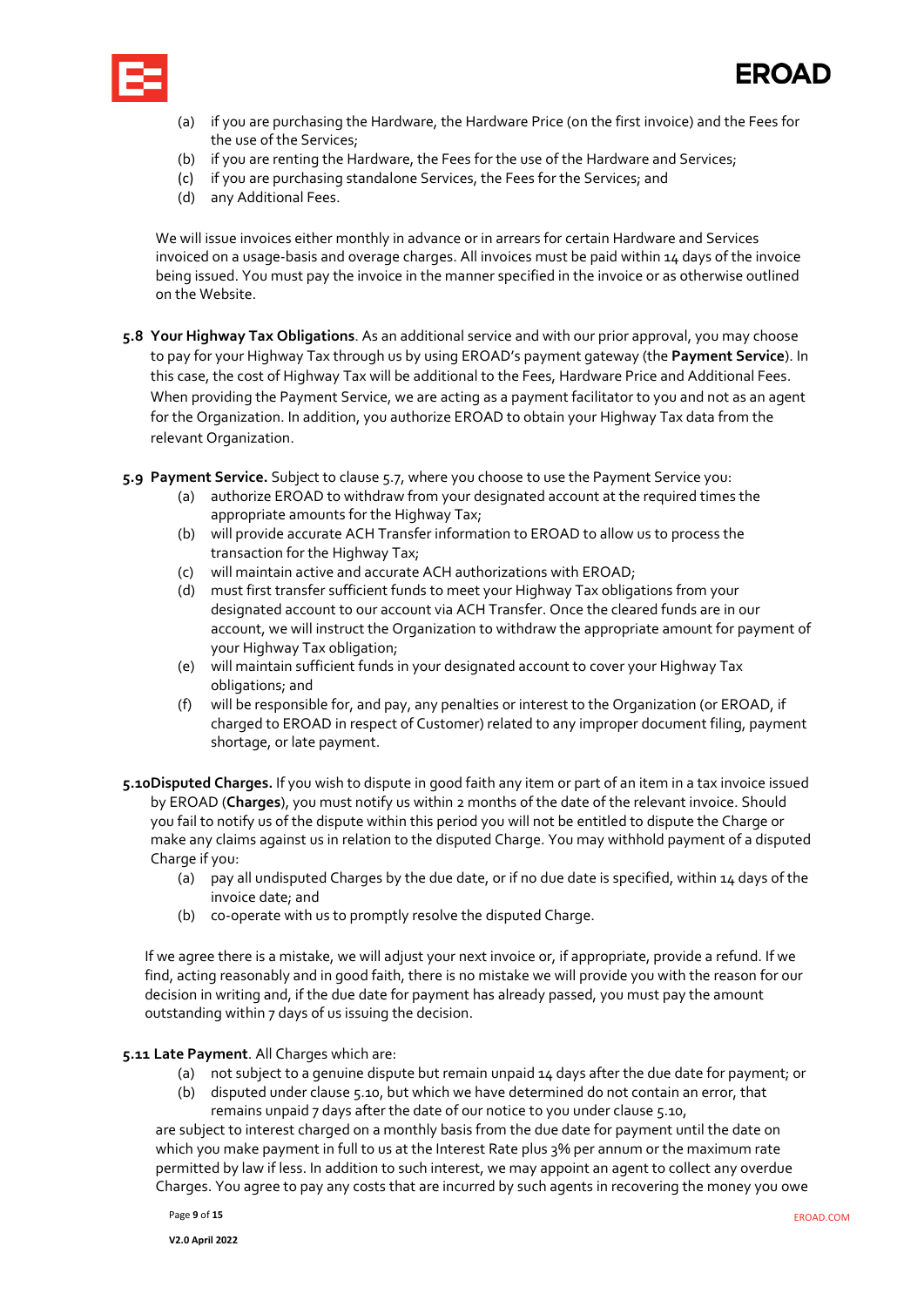

or in exercising any other rights, including recovery of commissions and legal costs on a solicitor and client basis. If you fail to pay any undisputed Charges 30 days after the due date for payment, you will be in material breach of this Agreement. These remedies are without prejudice to any of EROAD's other remedies under the Agreement or otherwise.

- <span id="page-9-0"></span>**5.12 Early Termination Fees**. If the Agreement is terminated, or you cease renting the Hardware or stop accessing the Services, on or after the Commencement Date but before the conclusion of the Minimum Contract Term, then you must pay EROAD an Early Termination Fee for the Hardware and the associated Services. The Early Termination Fee is an amount equal to the total amount of Fees that would have been payable by you for the Hardware and the associated Services specified in the Sales and Services Agreement for the remainder of the Minimum Contract Term had the Agreement not been terminated or had you not ceased renting the Hardware or accessing the Services.
- <span id="page-9-1"></span>**5.13 Account Suspension and Reconnection.** If you have purchased Hardware and the Minimum Contract Term has expired, you may suspend your use of the Services for any such Hardware unit on giving us 30 days' written notice. We will stop charging you the associated Fees for the duration of the suspension. You may reconnect the Services for such Hardware units by giving us 10 days' written notice and paying a Hardware reconnection fee for each reconnected Hardware unit (the **Reconnection Fee**). The Reconnection Fee is \$100 per unit up to a maximum of \$1,500 for all Hardware units reconnected in a calendar month. We will reconnect the Services within 7 days after receiving the Reconnection Fee from you. Invoicing for the Fees for such Services will resume as set out in claus[e 5.6.](#page-7-1)
- **5.14 Account Activation Fee.** At the Commencement Date, to activate the Services, you must pay us an account activation fee. If at any time you breach the Agreement and we subsequently suspend the Services, you must pay another activation fee in order to reactivate the Services.
- <span id="page-9-3"></span>**5.15 Changes to Fees**. Subject to clause [5.16,](#page-9-2) we may change the Fees that you must pay by notice in writing to you. However, if we do so, within 30 days of us telling you of the change, you can terminate this Agreement in accordance with claus[e 9.3](#page-11-2) without paying Early Termination Fees. However, at least one month prior to the expiry of your Minimum Contract Term or the applicable Renewal Term, we may give notice that, on and from the commencement date of the subsequent Renewal Term, the Fees will change to our then standard casual rates. Unless you give us notice in accordance with clause 9.1(c), you will be liable to pay such Fees for the duration of the subsequent Renewal Term.
- <span id="page-9-2"></span>**5.16 CPI.** Notwithstanding claus[e 5.15,](#page-9-3) by giving at least 30 days' notice, EROAD may increase the Fees once per annum (but not during the first 12 month period after the Commencement Date), provided that the percentage increase of any such increase does not exceed the percentage increase in the CPI for the period from the date of the last such increase, or in the case of the first increase, the period from the Commencement Date.
- <span id="page-9-4"></span>**5.17 Set off**. Any credits, allowances or other amounts payable or creditable by us to you will be subject to set off against any claims or other amounts owed by you to us.
- **5.18 Upgrades**. If you request to purchase or rent additional Hardware or Services, or new hardware or services released by us, additional charges and a Minimum Contract Term will apply.
- <span id="page-9-5"></span>**5.19 Taxes.** The Fees and Hardware Prices are exclusive of all taxes and duties. You are responsible, and agree to pay, all taxes and duties applicable to the Hardware and the Services (including any taxes and duties that you, or we on your behalf, are liable to pay but which we have omitted to collect or pay for during the term of the Agreement). Where we are required by law to collect taxes or duties from you, we will collect these from you in addition to the Fees and Hardware Prices listed and you will pay the taxes unless you are exempt from doing so and have provided us with a valid exemption certificate.

### **6. PROPERTY RIGHTS**

**6.1 Passing of Risk.** Unless otherwise agreed in writing between us, risk of any loss of, or damage to, Hardware will pass to you upon the earlier of delivery to your premises, or to a mutually acceptable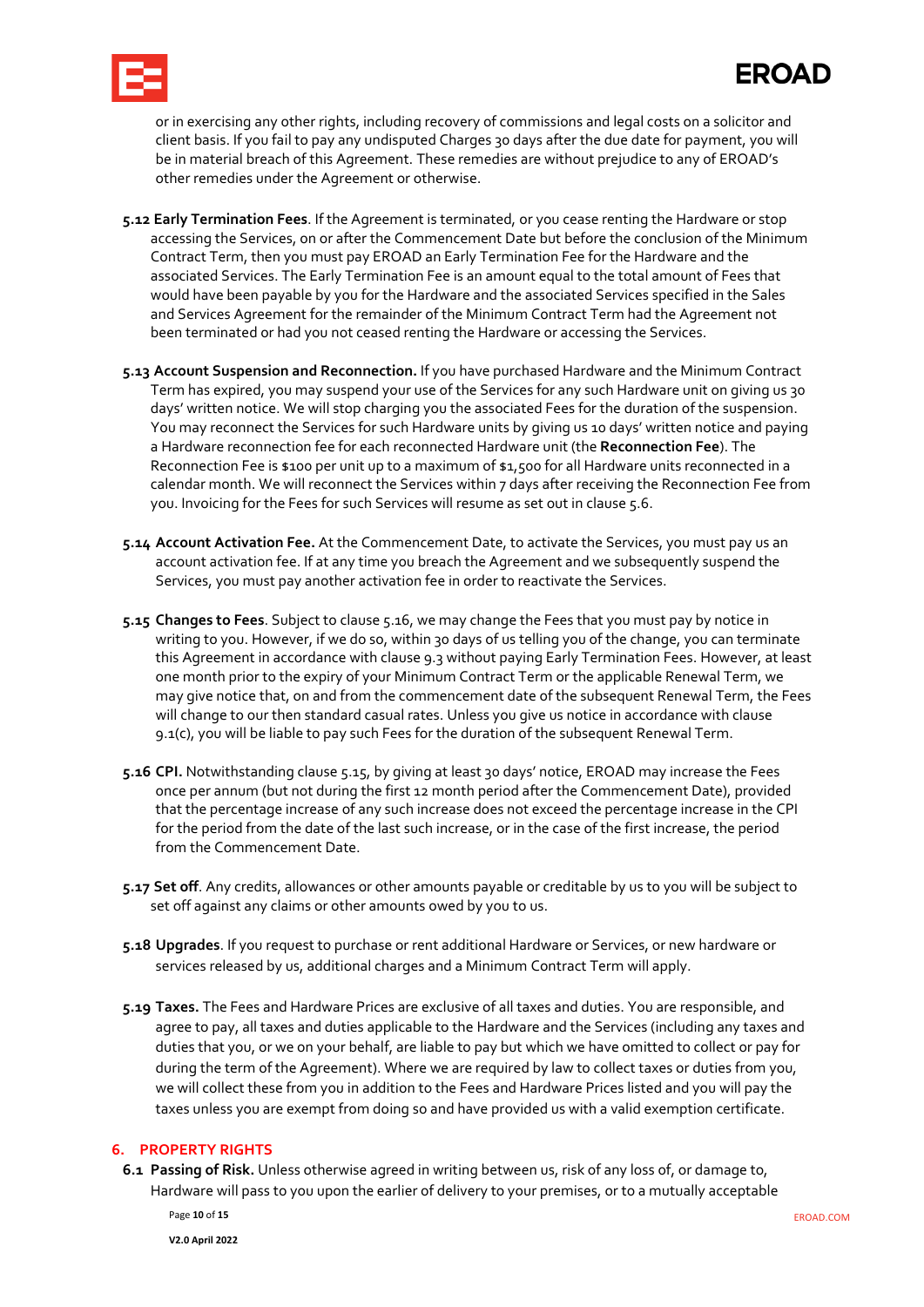

third party's address, or receipt by you. If any Hardware is lost, stolen or damaged whilst in your Vehicle(s) or whilst in your control you will pay the cost of repairing or replacing the Hardware, except where the loss, theft or damage was caused by us.

**6.2 Title.** You agree that, where you purchase Hardware, ownership of such Hardware will pass to you on full payment of the Hardware Price. We will retain ownership of any Hardware you rent.

#### <span id="page-10-0"></span>**7. INTELLECTUAL PROPERTY RIGHTS**

- **7.1 EROAD Ownership**. The Intellectual Property Rights in the Services, Applications, Website, Software and Hardware are owned by, or are licensed to, EROAD. Any new Intellectual Property Rights that are created as a result of, or in connection with the provision of Services, Applications, Website, Software and Hardware are owned by us, unless specified otherwise in this Agreement.
- **7.2 No Copying**. You will not reproduce, translate, adapt, reverse engineer, make derivative works from or modify any component of or documentation relating to the Website, Applications, Hardware, Software or the Services.
- **7.3 Trademarks**. You have no right to use EROAD's trademarks, unless you are granted in writing a limited, non-exclusive license to reproduce EROAD's trademarks in marketing materials in accordance with EROAD's guidelines.
- **7.4 Infringement.** EROAD will defend or settle, at EROAD's sole cost, any claim that the Hardware, Software, Applications, Website or Services infringe any other person's Intellectual Property Rights, provided that (1) EROAD has full control of the conduct of the defense or settlement; and (2) the claim does not arise from a breach by you of any of these Terms or the Agreement.

#### **8. DATA, CONFIDENTIALITY AND PRIVACY**

- **8.1 Data.** During the Term of this Agreement we, or a Third Party Provider, may collect, create and generate Data. During the Term and subject to you meeting your obligations under this Agreement, we authorize you to access Data made available through the Services. We will use reasonable commercial endeavors to maintain a back-up of Data.
- <span id="page-10-1"></span>**8.2 Use and Disclosure of Data.** We may:
	- (a) hold the Data and share it with our employees, Affiliates, other agents and service providers approved by us but only to the extent necessary to enable us to offer or provide you the Services, send you invoices, check that your responsibilities are being met, or otherwise to administer and enforce the Agreement;
	- (b) be legally required to share Data with law enforcement agencies;
	- (c) share Data to the extent appropriate with credit reference and debt collection agencies;
	- (d) obtain carrier, vehicle, and transportation permit information from Organizations, and file reports with, and provide Data to, the Organizations on your behalf in connection with EROAD providing the Services;
	- (e) use, copy, modify, store, disclose and communicate the Data to the extent necessary to enable you to use the Services; and
	- (f) disclose Data to third parties where you access, use or purchase third party products or services in connection with the Hardware or Services.
- <span id="page-10-2"></span>**8.3 Anonymous Information.** Subject to any Personal Information having been removed, we may aggregate the Data with other data for EROAD's internal purposes, reporting industry-specific statistics and trends, reporting to an Organization or for sharing with third parties. We may receive consideration from third parties for such services.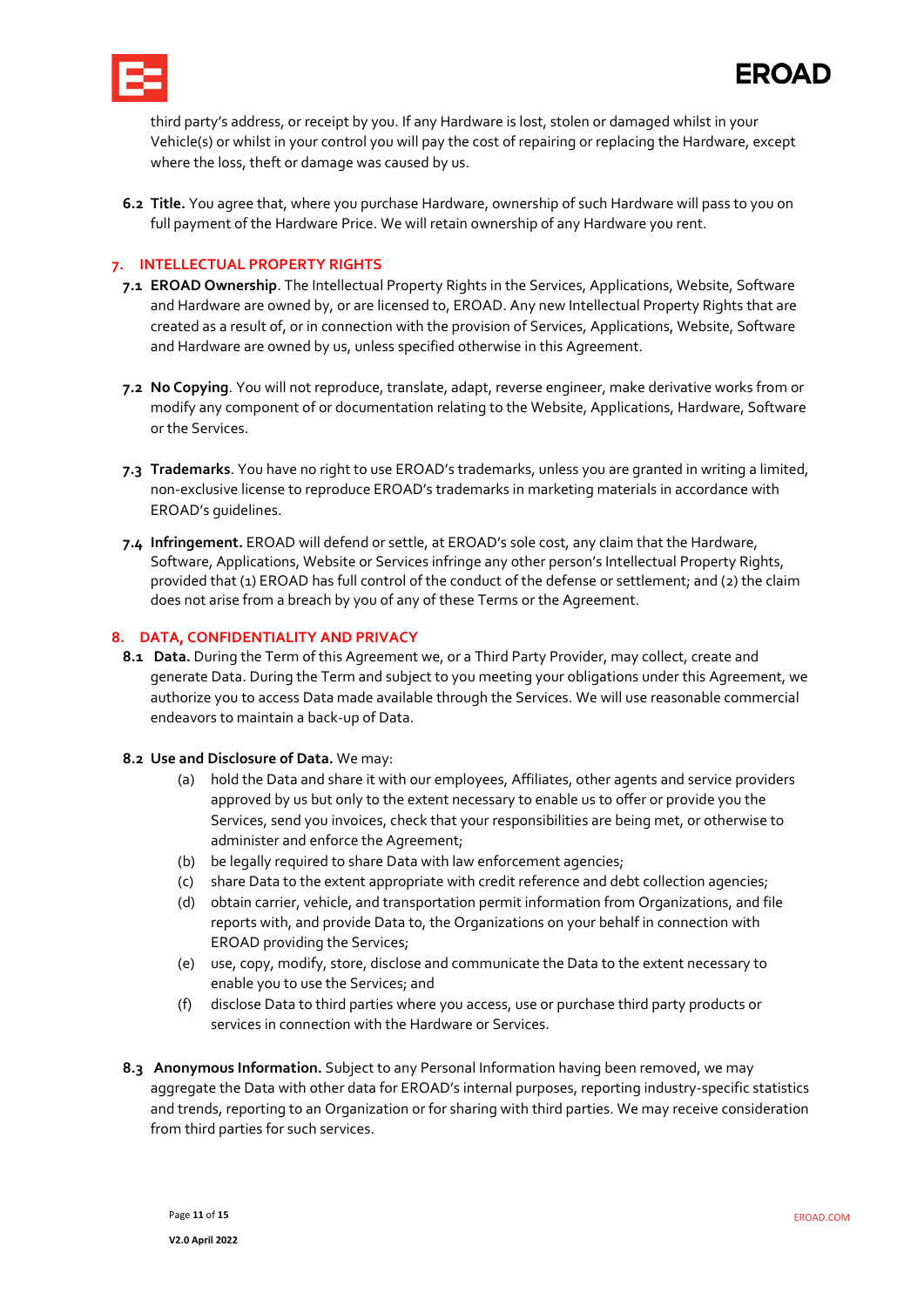

<span id="page-11-5"></span>**8.4 Privacy Policy.** We maintain a Privacy Policy that sets out the parties' obligations in respect of personal information. We encourage you to read that policy at [Privacy Policy.](https://www.eroad.com/us/privacy-policy/) The Privacy Policy forms part of the Agreement.

#### <span id="page-11-6"></span>**8.5 Confidentiality**. We will:

- (a) keep the Data confidential until the Data is in the public domain through no fault of EROAD; and
- (b) not disclose or use or otherwise deal with the Data, except as permitted by these Terms, the Privacy Policy or as otherwise required by law.

#### <span id="page-11-7"></span>**8.6 Privacy.** You:

- (a) must comply with EROAD's Privacy Policy and any Privacy Laws by which you are bound;
- (b) must, both during and after the term of this Agreement:
	- i. take all reasonable steps to ensure that Personal Information is protected against misuse and loss, or unauthorized use, access or disclosure, including by not disclosing any Personal Information to a third party without authorization;
	- ii. not do anything which may cause EROAD to breach any Privacy Law; and
	- iii. if requested by EROAD, co-operate with EROAD to resolve any complaint or investigation under any Privacy Law, and provide other reasonable assistance.
- (c) acknowledge that EROAD may provide the services under this Agreement from any locations, or through the use of contractors, worldwide; and
- (d) agree to provide any information, and to obtain any consents, relevant to your use of the EROAD's Hardware or Software, including those in relation to collection, use, disclosure and storage of Personal Information of any individual whose Personal Information may be included in the Data.

#### **9. TERM AND TERMINATION**

- <span id="page-11-3"></span><span id="page-11-1"></span><span id="page-11-0"></span>**9.1 Term and Renewal.** Subject to clause[s 9.2](#page-11-3) an[d 9.3:](#page-11-2)
	- (a) where you have purchased the Hardware, you agree to acquire the Services specified in the Sales and Services Agreement from the Commencement Date until expiry of the Minimum Contract Term; or
	- (b) where you rent the Hardware, you agree to rent the Hardware and acquire the Services specified in the Sales and Services Agreement from the Commencement Date until expiry of the Minimum Contract Term.
	- (c) Once the Minimum Contract Term expires, this Agreement will automatically renew for successive 12 months periods (each a **Renewal Term**), unless, at least 30 days prior to the end of the Minimum Contract Term or current Renewal Term, either party gives the other written notice of intention not to renew the Agreement. Fees may change in the Renewal Term in accordance with claus[e 5.15.](#page-9-3)
	- **9.2 Termination by Us.** We may suspend, reduce or terminate the Services or rental of the Hardware if:
		- (a) you breach the Agreement and either (i) fail to remedy the breach within 10 days of receiving notice of the breach from us or (ii) the breach is not capable of being remedied;
		- (b) you become insolvent or make an assignment for the benefit of creditors;
		- (c) we refuse to provide Hardware or Services to you pursuant to claus[e 5.1;](#page-7-0) or
		- (d) we are no longer able to provide the Services as a result of a loss of any relevant and necessary certification.
	- **9.3 Termination by You**. You may terminate this Agreement:
		- (a) at any time by giving us 30 days' notice in writing. Except for our material breach, if you terminate the Agreement after the Commencement Date but prior to the expiry of the Minimum Contract Term, you will be liable to pay Early Termination Fees as set out in clause [5.12;](#page-9-0) or
		- (b) we become insolvent or make an assignment for the benefit of creditors.
	- **9.4 Termination of Payment Service.** You may discontinue the Payment Service at any time by notifying us in writing. We may terminate the Payment Service:

<span id="page-11-4"></span><span id="page-11-2"></span>Page **12** of **15** EROAD.COM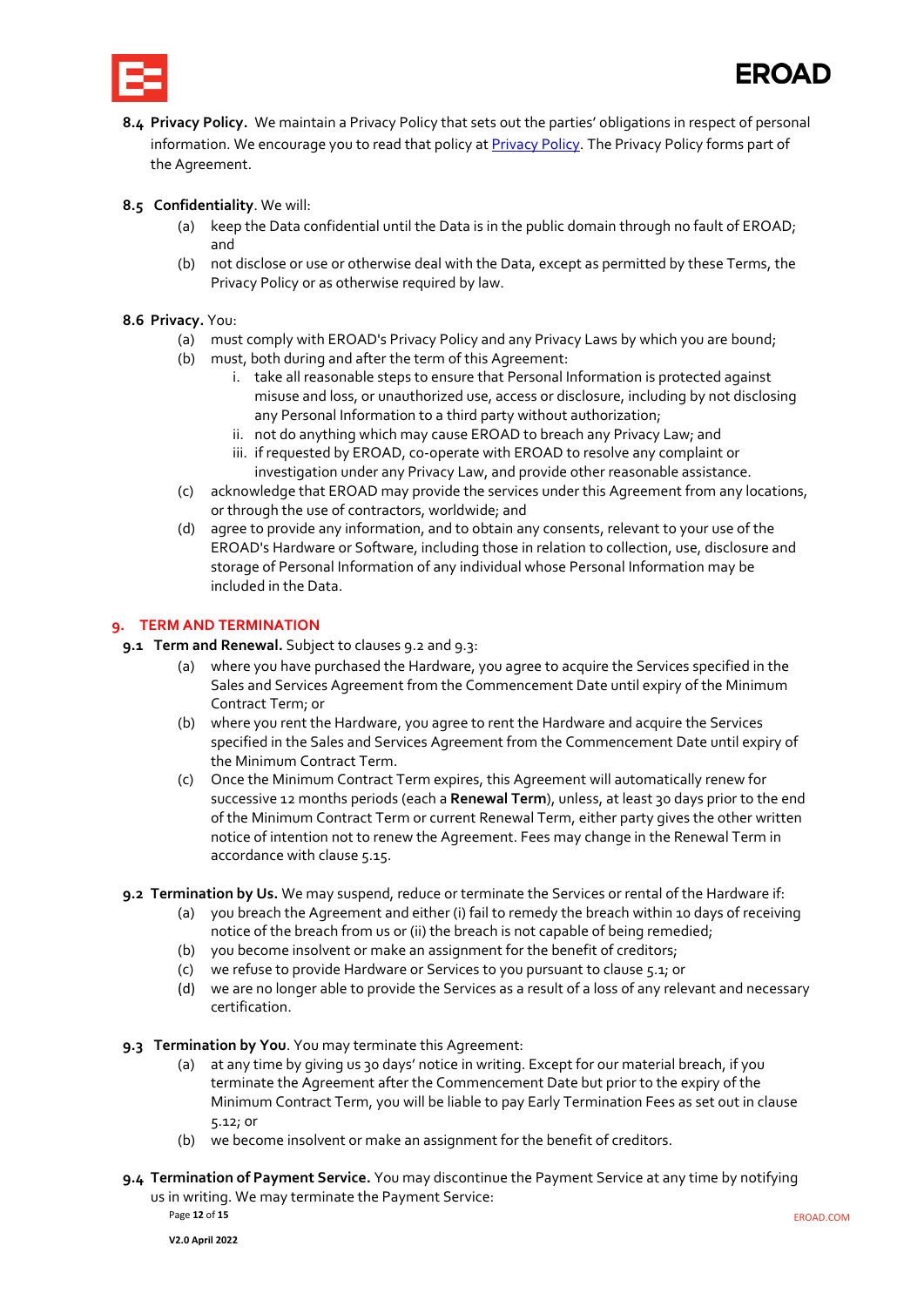



- (a) on 30 days' written notice to you for any reason; or
- (b) immediately on written notice to you in the event that you breach any of your obligations under this Agreement.
- <span id="page-12-4"></span>**9.5 Effect of Termination**. On termination of the Services or rental of the Hardware:
	- (a) we will cease providing and you will cease using the Services;
	- (b) you will remain liable for payment of all Hardware Prices, Fees and Additional Fees due at the time of termination and, subject to claus[e 9.3\(a\),](#page-11-4) if terminated on or after the Commencement Date but before the expiration of the Minimum Contract Term, the Early Termination Fee;
	- (c) if you rent the Hardware, be responsible for removing the Hardware and returning the Hardware to EROAD at your cost in good working order (normal wear and tear excepted) within 14 days of notifying EROAD of termination; and
	- (d) we will, subject to any applicable laws, store Data for as long as necessary to fulfil the purpose(s) for which it was collected, including to support our products and services we offer, resolve disputes, establish legal defenses, conduct audits, pursue our legitimate business purposes, enforce our agreements and comply with applicable law. Provided the data is available, you may request, for a fee, extraction of Data. We will use commercially reasonable efforts to extract the requested Data, but we disclaim any guarantee of availability, deletion or preservation of such Data.
- **9.6 Access to Customer premises.** If Customer is in breach of this Agreement (including by failing to pay any payment when due), and such breach is not cured within 30 days following EROAD's written notice to Customer of such breach, or the Customer fails to return rented Hardware to EROAD on termination of this Agreement, EROAD or its agent will be entitled to enter Customer's premises and vehicles to deinstall and repossess rented Hardware.

#### **10. WARRANTIES**

#### <span id="page-12-0"></span>**10.1 Hardware Warranty.** We warrant that:

- (a) Hardware manufactured by us will be free from material defects (normal wear and tear excepted) for:
	- i. one year from the Commencement Date, when you purchase the Hardware;
	- ii. the duration of the Minimum Contract Term, when you rent the Hardware.
- (b) for any accessories manufactured by us and supplied to you for the installation of the Hardware, we will provide a manufacturer's warranty against material defects (normal wear and tear excepted) for one year from the date of supply to you.

#### <span id="page-12-1"></span>**10.2 Services Warranty.** We warrant that:

- (a) we have the authority to make Services available to you;
- (b) we will supply the Services using all reasonable care and skill and in a competent and professional manner;
- (c) the Services will meet the description set out in the product sheets on the relevant Website; and
- (d) the Services will be available for use by you for no less than 97% of the time each month.

#### <span id="page-12-2"></span>**10.3 Warranty exclusions.** The warranty in clause[s 10.1](#page-12-0) an[d 10.2](#page-12-1) will not apply if:

- (a) the Hardware has been improperly installed by any person;
- (b) the Hardware has been altered by you or any other unauthorized person;
- (c) the Hardware has been subjected to abuse, misuse, neglect, or accident; or
- (d) you are in breach of clause  $4.3$ .
- <span id="page-12-3"></span>**10.4 Third Party Provider Warranties.** We will also pass on the full benefit of any warranty you are eligible for in respect of Hardware, accessories and Services manufactured or supplied by a Third Party Provider but purchased from us.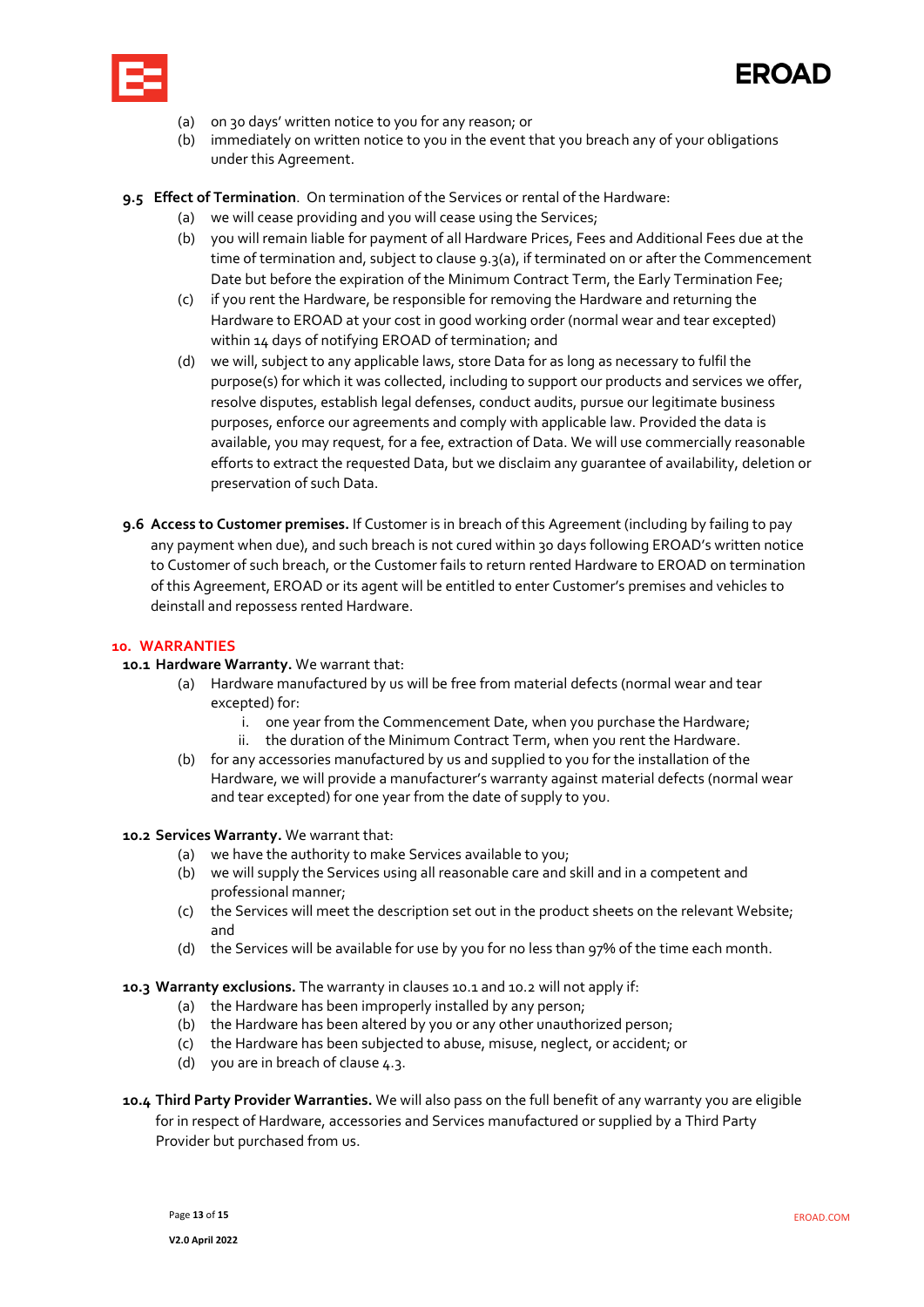

#### <span id="page-13-1"></span>**11. INDEMNITY AND LIABILITY**

- **11.1INDEMNITY.** TO THE EXTENT PERMITTED BY LAW, YOU WILL INDEMNIFY EROAD FROM AND AGAINST ANY DIRECT AND REASONABLE CLAIMS, DAMAGES, PENALTIES, EXPENSES OR COSTS (INCLUDING ATTORNEY FEES), ARISING FROM (1) YOUR UNAUTHORIZED USE OF OR ACCESS TO THE HARDWARE, SOFTWARE OR SERVICES; (2) YOUR INTENTIONAL BREACH OF THE AGREEMENT OR WILFUL OMISSION BY YOU OR AUTHORIZED USERS; (3) A THIRD PARTY CLAIM THAT WE HAVE BREACHED ANY APPLICABLE PRIVACY LAWS DUE TO YOUR FAILURE TO COMPLY WITH THESE TERMS; (4) A THIRD PARTY CLAIM THAT, DUE TO YOUR (OR ANYONE FOR WHOM YOU ARE RESPONSIBLE) NEGLIGENCE OR WILFUL MISCONDUCT, EROAD'S HARDWARE CAUSED BODILY INJURY, DEATH OR PHYSICAL DAMAGE TO THE PROPERTY OF ANY PERSON; AND (5) A BREACH OF CLAUS[E 4.7.](#page-6-0)
- <span id="page-13-0"></span>**11.2Remedies.** In the event that you make a warranty claim under claus[e 10.1](#page-12-0) or [10.2,](#page-12-1) but subject to the exclusions set out in clause [10.3,](#page-12-2) your sole and exclusive remedies are as follows:
	- (a) In relation to Hardware, during the warranty period we will, at our sole discretion, repair or replace any defective Hardware or accessories. Where the Hardware is rented by you and is improperly installed by you, altered by you or any other unauthorized person, or is subjected to abuse, misuse, neglect, or accident, we may, at our discretion, repair or replace the Hardware and charge you the cost of repairing or replacing the Hardware.
	- (b) In relation to the Services, we will use commercially reasonable endeavors to:
		- i. ensure the Services meet the description of the Services set out in the product sheets on the Website; and
		- ii. in respect of the loss of Data, we will restore the most recent back up of Data.

Your right to make a warranty claim in respect of any defect in, or failure of, any Hardware or Services (or any part of them) is conditional upon you promptly notifying us in writing of the defect or failure and giving us a reasonable opportunity to investigate and remedy any defect or failure relating to such Hardware or Services. We will not be liable under this clause, or obligated to perform any tasks under this claus[e 11.2,](#page-13-0) if the defect or failure cannot be verified or reproduced by us.

If we reasonably consider it necessary, we will travel to you for any Hardware warranty repair or replacement but we expect you to make your Vehicle available to us for such repair or replacement at an agreed time and in a convenient location. We may charge you Additional Fees for any travel costs in relation to a warranty repair or replacement if the distance travelled by us to your Vehicle exceeds 10 miles.

- **11.3OTHER WARRANTIES EXCLUDED.** ALL OF OUR PRODUCTS AND SERVICES ARE PROVIDED "AS IS". EXCEPT FOR THE WARRANTIES, REPRESENTATIONS AND COMMITMENTS SET OUT IN THIS AGREEMENT AND ANY WARRANTIES THAT MAY NOT LAWFULLY BE EXCLUDED, EROAD EXPRESSLY DISCLAIMS ALL REPRESENTATIONS, COMMITMENTS AND WARRANTIES (STATUTORY, EXPRESS OR IMPLIED), INCLUDING ALL WARRANTIES OF MERCHANTABILITY, FITNESS FOR A PARTICULAR PURPOSE, ACCURACY OF THE HARDWARE AND SERVICES OR APPLICATIONS, NON-INFRINGEMENT AND AGAINST HIDDEN DEFECTS. WITHOUT LIMITING THE FOREGOING, WE DISCLAIM ANY WARRANTY THAT ANY EROAD PRODUCTS OR SERVICES WILL BE ERROR FREE, OR THAT ERRORS WILL BE CORRECTED, OR THAT THE USE OF THE EROAD PRODUCTS OR SERVICES WILL BE UNINTERRUPTED. WE FURTHER DISCLAIM ANY AND ALL WARRANTIES ARISING FROM COURSE OR DEALING OR USAGE OF TRADE. NO ADVICE OR INFORMATION, WHETHER WRITTEN OR ORAL, OBTAINED FROM EROAD OR ELSEWHERE WILL CREATE ANY WARRANTY UNLESS EXPRESSLY STATED IN THIS AGREEMENT.
- **11.4 Third Party Products or Services.** We may agree to supply third party products or services to you or enable or assist you to access, use or purchase third party products or services (including Third Party Provider Hardware or Services). SUBJECT TO CLAUS[E10.4,](#page-12-3) WE MAKE NO REPRESENTATIONS OR WARRANTIES, AND HAVE NO LIABILITY OR OBLIGATIONS WHATSOEVER, IN RELATION TO THE CONDITION, FITNESS FOR PURPOSE, PERFORMANCE, CONTENT OR USE OF ANY SUCH THIRD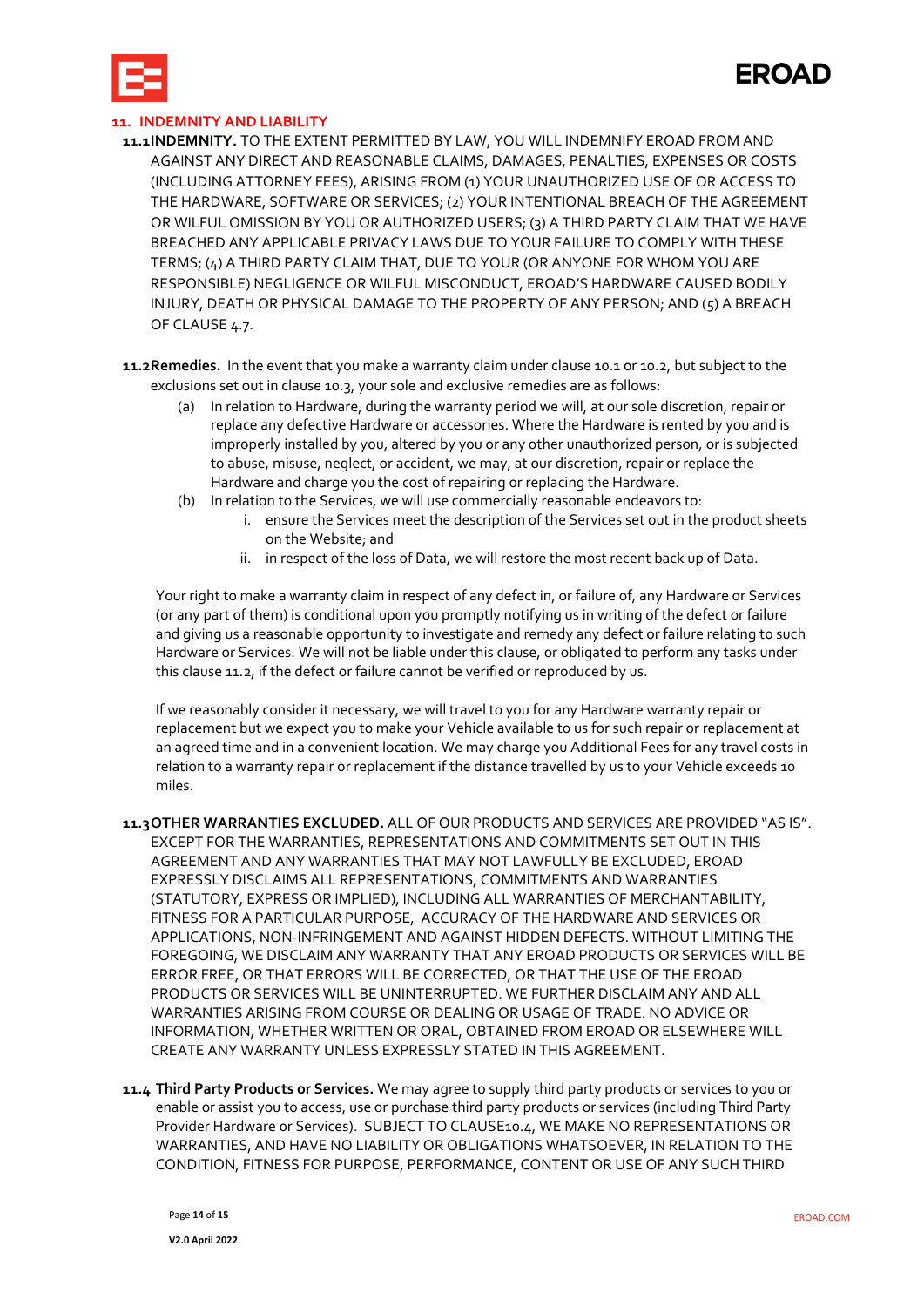

PARTY PRODUCTS OR SERVICES, INCLUDING WHERE THE PRODUCT OR SERVICE IS SUPPLIED DIRECTLY BY US.

- <span id="page-14-0"></span>**11.5 LIABILITY EXCLUSIONS.** TO THE MAXIMUM EXTENT PERMITTED BY LAW, NEITHER PARTY WILL BE LIABLE TO THE OTHER IN CONTRACT, TORT (INCLUDING NEGLIGENCE), UNDER STATUTE, OR OTHERWISE, FOR:
	- (a) ANY BREACH OF THIS AGREEMENT TO THE EXTENT THAT THE BREACH IS ATTRIBUTABLE TO THE DEFAULT, NEGLIGENCE, MISCONDUCT OR BREACH OF THE OTHER PARTY, ITS EMPLOYEES OR AGENTS; OR
	- (b) ANY LOSS OF PROFITS, REVENUE, OR OPPORTUNITIES, OR ANY INDIRECT, SPECIAL, PUNITIVE OR CONSEQUENTIAL LOSS OR DAMAGE, OR FOR ANY LOSS OF DATA OR INFORMATION RESULTING, DIRECTLY OR INDIRECTLY, FROM ANY USE OF, OR RELIANCE ON, THE HARDWARE, SERVICES, SOFTWARE, WEBSITE OR APPLICATIONS.
- **11.6 LIABILITY LIMITED TO FEES.** IF, DESPITE CLAUSES [11.2](#page-13-0) T[O 11.5,](#page-14-0) WE ARE FOUND LIABLE TO YOU FOR ANY LOSS OR DAMAGE, THAT TOTAL LIABILITY WITH RESPECT TO ANY AND ALL CLAIMS, IRRESPECTIVE OF THE FORM OF ACTION, WHETHER IN CONTRACT, EQUITY, TORT OR OTHERWISE, ARISING OUT OF OR INCIDENTAL TO THIS AGREEMENT, WILL NOT EXCEED (A) FOR ANY CLAIM OR CLAIMS RELATING TO HARDWARE PURCHASED BY CUSTOMER, THE PRICE PAID FOR THE HAROR THE COST OF REPAIR OR REPLACEMENT OF THE HARDWARE OR THE DEFECTIVE COMPONENTS (WHICHEVER IS LEAST); AND (B) FOR ANY CLAIM OR CLAIMS RELATING TO HARDWARE RENTED BY THE CUSTOMER OR SERVICES, THE FEES ACTUALLY PAID BY YOU IN THE SIX (6) MONTHS IMMEDIATELY BEFORE THE LIABILITY AROSE.

#### **12. GENERAL**

- **12.1 Notices**. Any notice to be given under the Agreement must be in writing and may be delivered personally or sent by email to the principal place of business of the intended recipient or to such other address (including email address) as may be notified by either party to the other from time to time. A notice by email will be deemed to be received when transmitted to the correct email address of the recipient. Any other notice will be deemed to be received when left at the recipient's specified address or on the third day following posting.
- **12.2 No Assignment**. You may not assign any of your rights or obligations under the Agreement to any person without our prior written consent. A change in your ownership or control is deemed to be an assignment or transfer of the Agreement.
- **12.3No Agency.** Nothing in these Terms will be deemed to constitute either party as the agent, partner or joint venture of the other.
- **12.4 Entire Agreement**. The Agreement constitutes the entire agreement between the parties and supersedes any and all previous or contemporaneous agreements, understandings, negotiations, discussions, and commitments, whether written or oral.
- **12.5 No Representation.** Each party acknowledges that, except as expressly set out in this Agreement, no representations and warranties about the subject matter of this Agreement have been made by or on behalf of the other party and that it has not relied on any representations or warranties about the subject matter of this Agreement given by or on behalf of the other party.
- **12.6 Change of Terms**. We may change these Terms at any time by publishing the updated Terms on the Website. Your continued use of the Services will constitute acceptance of the amended Terms.
- <span id="page-14-1"></span>**12.7 Attorney Fees/Costs.** In the event that a legal proceeding (including an arbitration or an appeal) is commenced or brought in relation to the Agreement or any Hardware or Services supplied under the Agreement, the prevailing party shall be entitled to recover from the losing party its reasonable attorney, paralegal, and other professional fees, as well as any and all other fees, costs, and expenses of any kind incurred in connection with the proceeding as determined by the judge or arbitrator in addition to all other amounts provided for by law.